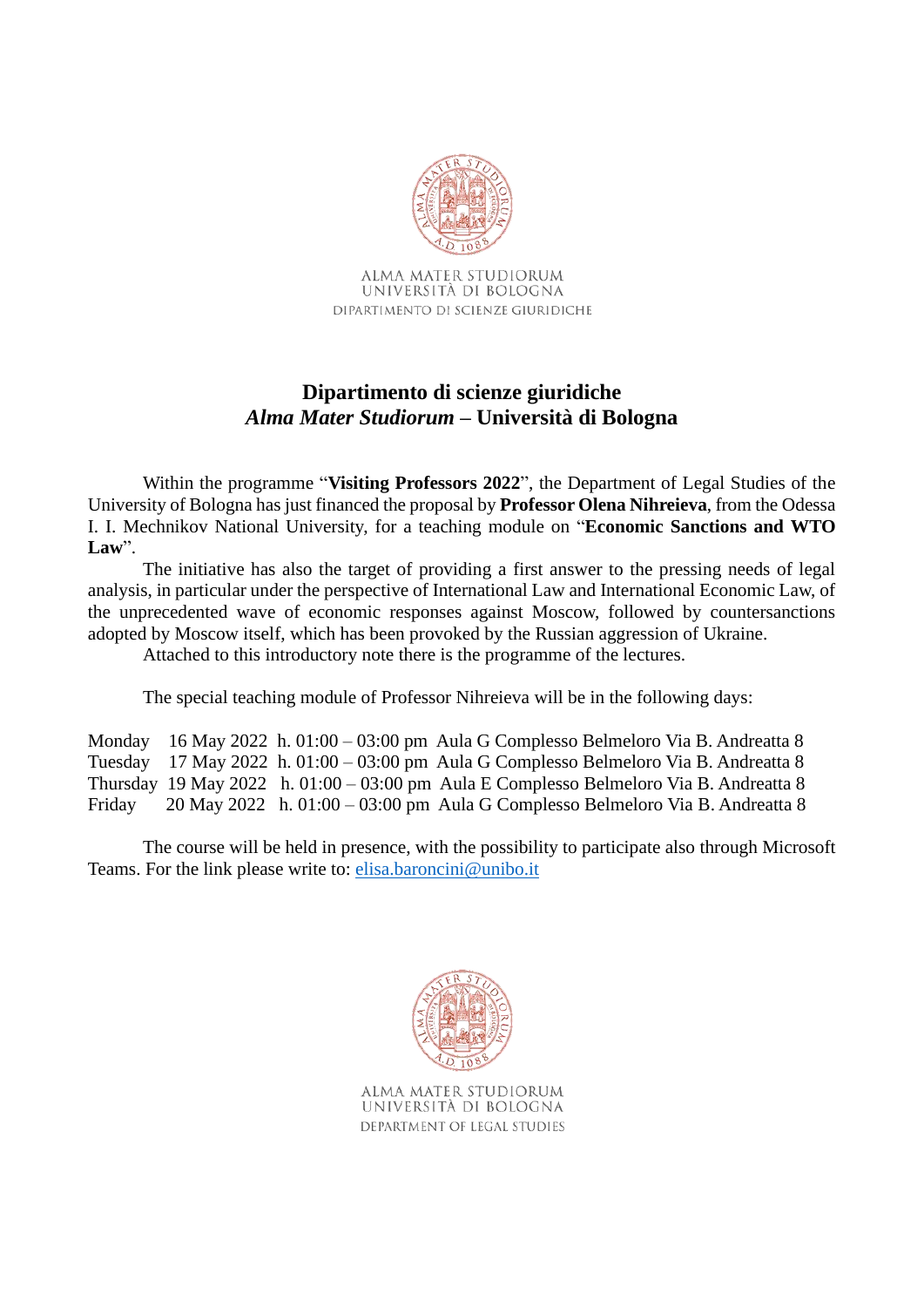## **P R O G R A M O F TEACHING ACTIVITIES**

# **FOR VISITING PROFESSORS 2022 Dipartimento di scienze giuridiche** *Alma Mater Studiorum* **- Università di Bologna**

## **Professor Olena Nihreieva**

PhD in Law, Associate Professor in International Law at the Faculty of Economy and Law, Odessa I. I. Mechnikov National University (Ukraine)

#### *Economic Sanctions and WTO Law: the Case of Ukraine*

 The topic of economic sanctions has become very relevant in the context of the sanction regime elaborated by many countries as a reaction to the Russian aggression against Ukraine. This course is primarily aimed at providing the students -but also PhD candidates and, more generally, interested UNIBO scholars- the necessary tools to understand the legal framework of economic sanctions under general international law and under the WTO law in particular. The concepts of sanctions (restrictive measures), countermeasures and retorsions will be considered. A special attention will be paid to the national security exception of Article XXI of the GATT that is often used as a justification for economic sanctions, both collective and unilateral. This article has gained a special attention and importance in the context of the "Russia − Measures Concerning Traffic in Transit" case considered by the Dispute Settlement Body of the WTO in 2019 in whose context the main notions of the article received a relevant interpretation that will be important for future WTO cases. In the course the issue of cryptoassets as a new tool to avoid economic sanctions will be addressed as well. The students will be welcome to participate into discussions dedicated to the elaboration of a possible unique legal regulation of cryptoassets circulation at the international level. In this regard different national approaches will be considered. Finally, we will dwell upon tthe recent sanction regime adopted by, inter alia, the European Union, the United States, and other major countries in response to the Russian invasion of Ukraine. The peculiarities of their implementation and enforcement, secondary sanctions included, will be analyzed.

#### *Methodology*

The course on "Economic Sanctions and WTO Law: the Case of Ukraine" will be held first by introducing all the relevant elements of public international law concerning economic sanctions adopted within the UN system and as countermeasures to counteract a violation of international law; then by illustrating all the relevant GATT 1947 and WTO practice, analyzing also the highly relevant WTO case law on security exceptions. Therefore, the current sanctions adopted against Russia because of the war in Ukraine will be considered. In particular, the case law will be analyzed with the students also involving them in developing legal strategies to support the claims of the litigators. Furthermore, the economic sanctions adopted against Russia will also be